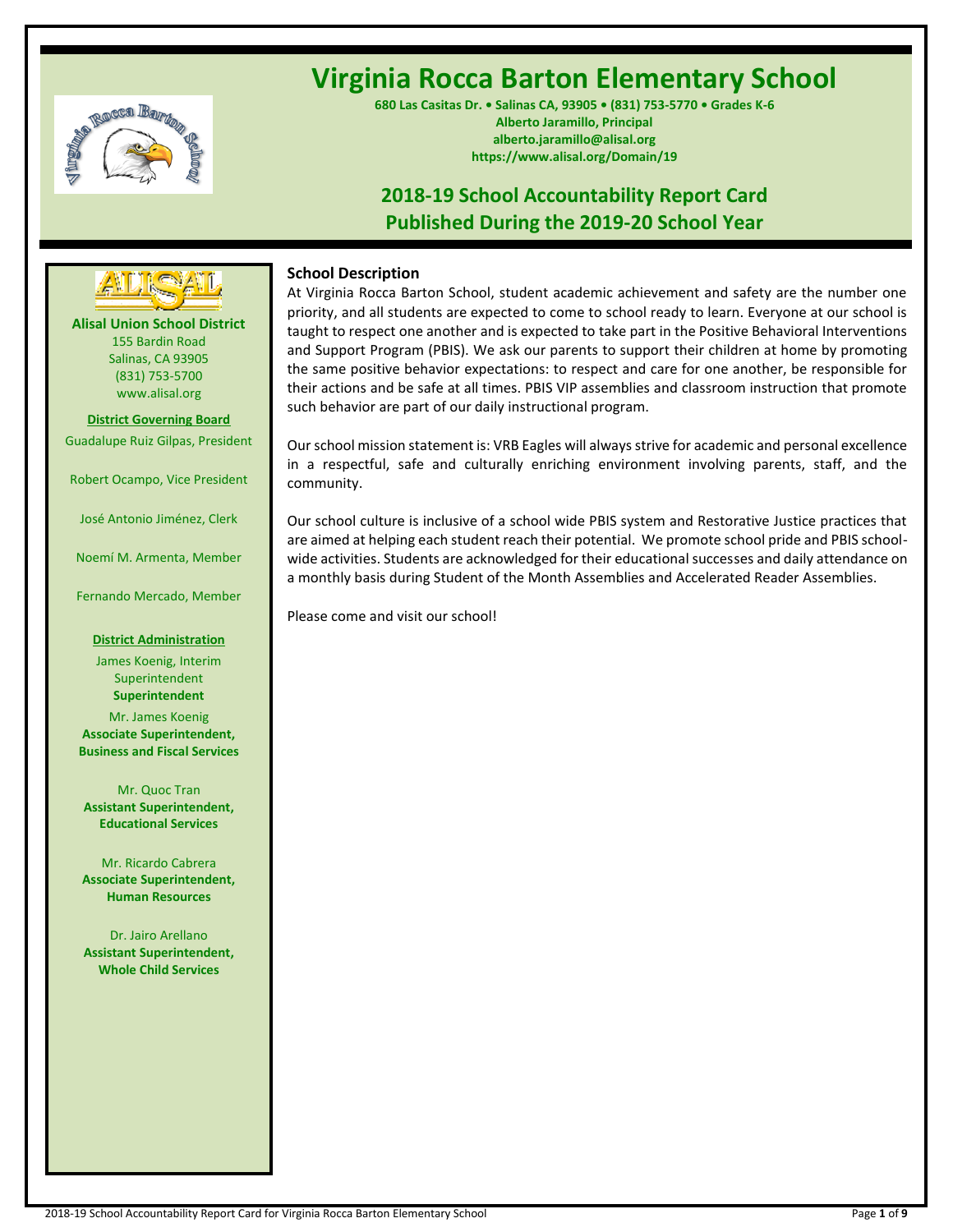## **About the SARC**

By February 1 of each year, every school in California is required by state law to publish a School Accountability Report Card (SARC). The SARC contains information about the condition and performance of each California public school. Under the Local Control Funding Formula (LCFF) all local educational agencies (LEAs) are required to prepare a Local Control and Accountability Plan (LCAP), which describes how they intend to meet annual school-specific goals for all pupils, with specific activities to address state and local priorities. Additionally, data reported in an LCAP is to be consistent with data reported in the SARC.

- For more information about SARC requirements, see the California Department of Education (CDE) SARC web page at [https://www.cde.ca.gov/ta/ac/sa/.](https://www.cde.ca.gov/ta/ac/sa/)
- For more information about the LCFF or LCAP, see the CDE LCFF web page at [https://www.cde.ca.gov/fg/aa/lc/.](https://www.cde.ca.gov/fg/aa/lc/)
- For additional information about the school, parents/guardians and community members should contact the school principal or the district office.

#### **2018-19 Student Enrollment by Grade Level**

| <b>Grade Level</b> | <b>Number of Students</b> |
|--------------------|---------------------------|
| Kindergarten       | 103                       |
| Grade 1            | 99                        |
| Grade 2            | 111                       |
| Grade 3            | 117                       |
| Grade 4            | 100                       |
| Grade 5            | 110                       |
| Grade 6            | 117                       |
| Total Enrollment   | 757                       |

**2018-19 Student Enrollment by Group**

| Group                                      | <b>Percent of Total Enrollment</b> |
|--------------------------------------------|------------------------------------|
| American Indian or Alaska Native           | 0.7                                |
| Asian                                      | 0.1                                |
| <b>Filipino</b>                            | 0.1                                |
| <b>Hispanic or Latino</b>                  | 88.2                               |
| <b>Native Hawaiian or Pacific Islander</b> | 0.4                                |
| White                                      | 5.9                                |
| <b>Two or More Races</b>                   | 0.3                                |
| Socioeconomically Disadvantaged            | 88                                 |
| <b>English Learners</b>                    | 86.4                               |
| <b>Students with Disabilities</b>          | 5.3                                |
| <b>Homeless</b>                            | 10.7                               |

## **A. Conditions of Learning**

#### **State Priority: Basic**

The SARC provides the following information relevant to the State priority: Basic (Priority 1):

- Degree to which teachers are appropriately assigned and fully credentialed in the subject area and for the pupils they are teaching;
- Pupils have access to standards-aligned instructional materials; and • School facilities are maintained in good repair

| <u>senoor raemeics are maintainea in good repair</u> |    |                   |    |  |
|------------------------------------------------------|----|-------------------|----|--|
| <b>Teacher Credentials for Virginia Rocca Barton</b> |    | 17-18 18-19 19-20 |    |  |
| <b>With Full Credential</b>                          | 30 | 28                | 31 |  |
| <b>Without Full Credential</b>                       |    |                   |    |  |
| Teaching Outside Subject Area of Competence          |    |                   |    |  |

| <b>Teacher Credentials for Alisal Union School</b> | 17-18 18-19 | 19-20 |
|----------------------------------------------------|-------------|-------|
| <b>With Full Credential</b>                        |             | 399   |
| <b>IWithout Full Credential</b>                    |             | 49    |
| Teaching Outside Subject Area of Competence        |             |       |

**Teacher Misassignments and Vacant Teacher Positions at Virginia Rocca Barton Elementary School**

| <b>Indicator</b>                | $17 - 18$ | 18-19 | $19-20$ |
|---------------------------------|-----------|-------|---------|
| Teachers of English Learners    |           |       |         |
| Total Teacher Misassignments*   |           |       |         |
| <b>Vacant Teacher Positions</b> |           |       |         |

Note: "Misassignments" refers to the number of positions filled by teachers who lack legal authorization to teach that grade level, subject area, student group, etc.

\*Total Teacher Misassignments includes the number of Misassignments of Teachers of English Learners.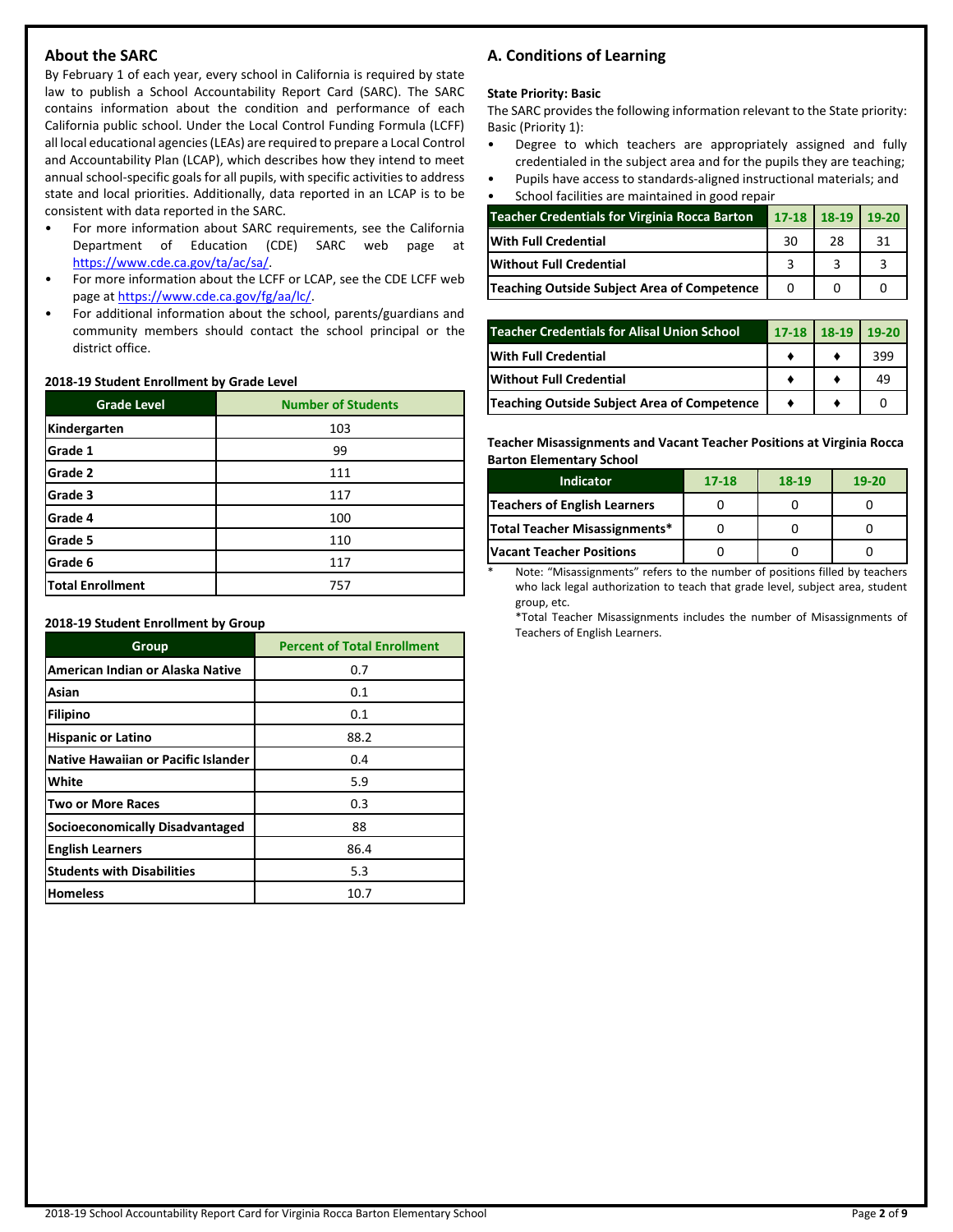## **Quality, Currency, Availability of Textbooks and Instructional Materials (School Year 2019-20)**

In order to meet requirements for common core state standards (CCSS), materials were updated as part of the 2018 adoption.

K-6 Wonders is used to teach all Language Arts standards. In K-6, teachers use Eureka Math.

## **Textbooks and Instructional Materials**

**Year and month in which data were collected: 2019**

| <b>Core Curriculum Area</b>         | <b>Textbooks and Instructional Materials/Year of Adoption</b>                                            |
|-------------------------------------|----------------------------------------------------------------------------------------------------------|
| <b>Reading/Language Arts</b>        | McMillan / McGraw-Hill, Wonders- K-3, Adopted 2017<br>McMillan / McGraw-Hill, Wonders- 4-6, Adopted 2018 |
|                                     | The textbooks listed are from most recent adoption:<br>Yes                                               |
|                                     | Percent of students lacking their own assigned textbook: 0                                               |
| <b>Mathematics</b>                  | Eureka Math, Adopted 2018                                                                                |
|                                     | The textbooks listed are from most recent adoption:<br>Yes                                               |
|                                     | Percent of students lacking their own assigned textbook:<br>0                                            |
| Science                             | Delta Foss- (Kinder-5th grades) - Adopted 2007<br>McGraw-Hill- (6th grade) - Adopted 2006                |
|                                     | The textbooks listed are from most recent adoption:<br>Yes                                               |
|                                     | Percent of students lacking their own assigned textbook: 0                                               |
| <b>History-Social Science</b>       | McGraw Hill, Imapact / Impacto, 4th-6th Grades - Adopted May 2019<br>McGraw-Hill, Vistas - Adopted 2006  |
|                                     | The textbooks listed are from most recent adoption:<br>Yes                                               |
|                                     | Percent of students lacking their own assigned textbook: 0                                               |
| Foreign Language                    | Not applicable                                                                                           |
|                                     | The textbooks listed are from most recent adoption:<br>No                                                |
|                                     | Percent of students lacking their own assigned textbook:<br>0                                            |
| <b>Health</b>                       | Not applicable                                                                                           |
|                                     | The textbooks listed are from most recent adoption:<br>No                                                |
|                                     | Percent of students lacking their own assigned textbook: 0                                               |
| <b>Visual and Performing Arts</b>   | Not applicable                                                                                           |
|                                     | The textbooks listed are from most recent adoption:<br>No                                                |
|                                     | Percent of students lacking their own assigned textbook: 0                                               |
| <b>Science Laboratory Equipment</b> | Not applicable                                                                                           |
|                                     | The textbooks listed are from most recent adoption:<br>No                                                |
|                                     | Percent of students lacking their own assigned textbook: 0                                               |

Note: Cells with N/A values do not require data.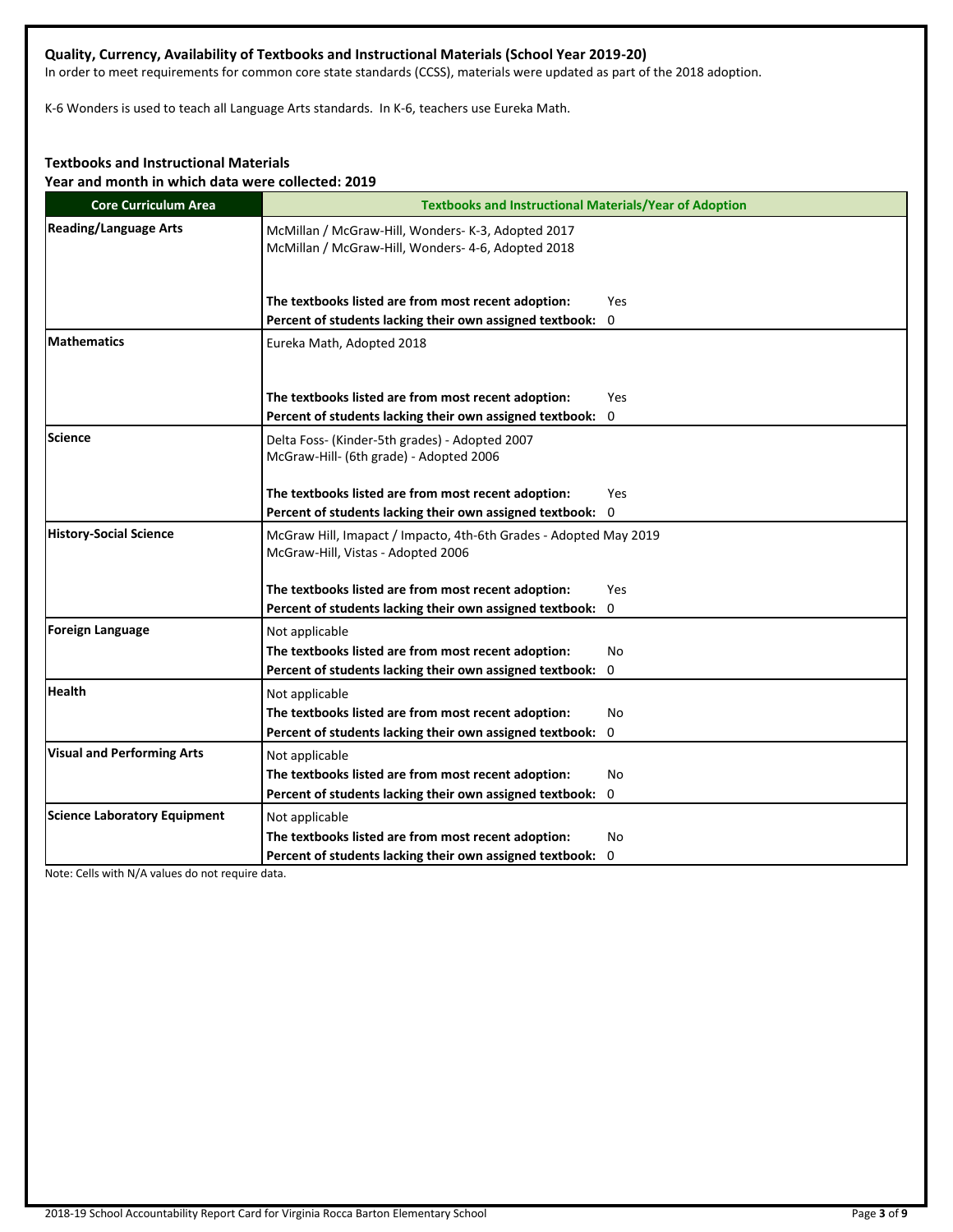#### **School Facility Conditions and Planned Improvements (Most Recent Year)**

Virginia Rocca Barton School was built in 1988. The school's basic repair needs are taken care of by the maintenance department.

We have one lead (daytime) custodian and two night custodians who keep our facilities clean. All classrooms and rest rooms are cleaned daily. District maintenance staff members repair major building structural problems, remove graffiti, and maintain landscaping on a regular basis.

#### **School Facility Good Repair Status (Most Recent Year) Year and month in which data were collected: August, 2019**

| <b>System Inspected</b>                                                   | <b>Repair Status</b> | <b>Repair Needed and</b><br><b>Action Taken or Planned</b> |
|---------------------------------------------------------------------------|----------------------|------------------------------------------------------------|
| Systems:<br>Gas Leaks, Mechanical/HVAC, Sewer                             | Good                 |                                                            |
| Interior:<br><b>Interior Surfaces</b>                                     | Good                 |                                                            |
| <b>Cleanliness:</b><br>Overall Cleanliness, Pest/Vermin Infestation       | Good                 |                                                            |
| <b>Electrical:</b><br>Electrical                                          | Good                 |                                                            |
| <b>Restrooms/Fountains:</b><br>Restrooms, Sinks/ Fountains                | Good                 |                                                            |
| Safety:<br>Fire Safety, Hazardous Materials                               | Good                 |                                                            |
| Structural:<br>Structural Damage, Roofs                                   | Good                 |                                                            |
| <b>External:</b><br>Playground/School Grounds, Windows/Doors/Gates/Fences | Good                 |                                                            |
| <b>Overall Rating</b>                                                     | Exemplary            |                                                            |

### **B. Pupil Outcomes**

#### **State Priority: Pupil Achievement**

The SARC provides the following information relevant to the State priority: Pupil Achievement (Priority 4):

- **Statewide assessments** (i.e., California Assessment of Student Performance and Progress [CAASPP] System, which includes the Smarter Balanced Summative Assessments for students in the general education population and the California Alternate Assessments [CAAs] for English language arts/literacy [ELA] and mathematics given in grades three through eight and grade eleven. Only eligible students may participate in the administration of the CAAs. CAAs items are aligned with alternate achievement standards, which are linked with the Common Core State Standards [CCSS] for students with the most significant cognitive disabilities); and
- The percentage of students who have successfully completed courses that satisfy the requirements for entrance to the University of California and the California State University, or career technical education sequences or programs of study

#### **CAASPP Test Results in ELA and Mathematics for All Students Grades Three through Eight and Grade Eleven Percentage of Students Meeting or Exceeding the State Standard**

| <b>Subject</b> | <b>School</b><br>$17 - 18$ | <b>School</b><br>$18 - 19$ | <b>District</b><br>$17 - 18$ | <b>District</b><br>18-19 | <b>State</b><br>$17 - 18$ | <b>State</b><br>18-19 |
|----------------|----------------------------|----------------------------|------------------------------|--------------------------|---------------------------|-----------------------|
| <b>IELA</b>    | $\overline{ }$<br>ر ے      | 32                         | $\sim$<br>ےر                 | 36                       | 50                        | 50                    |
| Math           | 18                         | 28                         | $\sim$<br>دے                 | 28                       | 38                        | 39                    |

Note: Percentages are not calculated when the number of students tested is ten or less, either because the number of students in this category is too small for statistical accuracy or to protect student privacy.

Note: ELA and mathematics test results include the Smarter Balanced Summative Assessment and the CAA. The "Percent Met or Exceeded" is calculated by taking the total number of students who met or exceeded the standard on the Smarter Balanced Summative Assessment plus the total number of students who met the standard (i.e., achieved Level 3–Alternate) on the CAAs divided by the total number of students who participated in both assessments.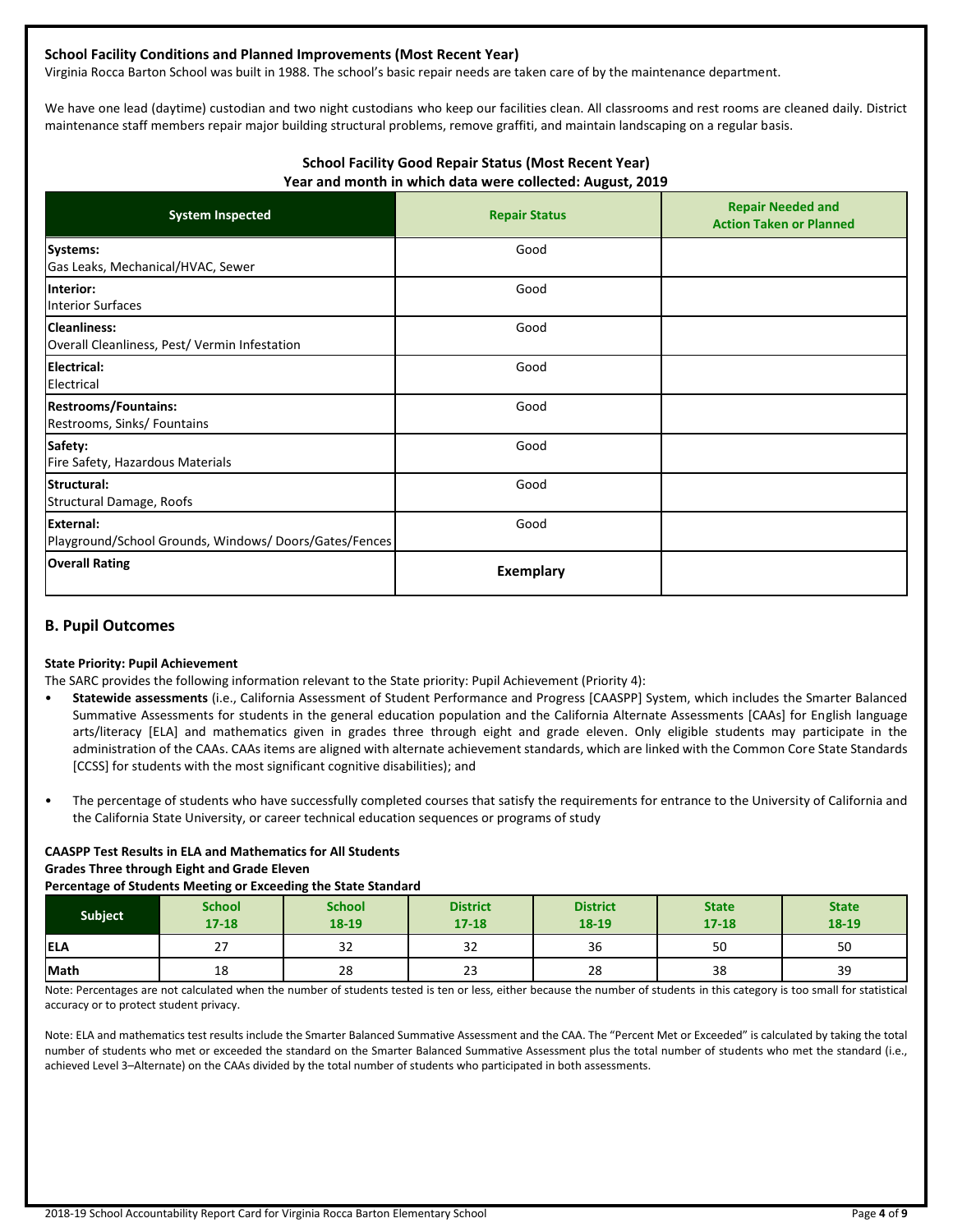## **CAASPP Test Results in Science for All Students Grades Five, Eight, and Ten**

#### **Percentage of Students Meeting or Exceeding the State Standard**

| <b>Subject</b> | School    | School | <b>District</b> | <b>District</b> | <b>State</b> | <b>State</b> |
|----------------|-----------|--------|-----------------|-----------------|--------------|--------------|
|                | $17 - 18$ | 18-19  | $17 - 18$       | 18-19           | $17 - 18$    | 18-19        |
| Science        | N/A       | N/A    | N/A             | N/A             | N/A          | N/A          |

Note: Cells with N/A values do not require data.

Note: This is a placeholder for the California Science Test (CAST) which was administered operationally during the 2018-19 school year. However, these data are not available for inclusion in the 2018-19 SARC posting due February 1, 2020. These data will be included in the 2019-20 SARC posting due February 1, 2021.

#### **State Priority: Other Pupil Outcomes**

The SARC provides the following information relevant to the State priority: Other Pupil Outcomes (Priority 8):

• Pupil outcomes in the subject area of physical education

#### **2018-19 Percent of Students Meeting Fitness Standards**

| Grade<br><b>Level</b> | 4 of 6         | 5 of 6 | 6 of 6 |
|-----------------------|----------------|--------|--------|
|                       | $\sim$<br>13.0 | -4.    | 0.⊥    |

Note: Percentages are not calculated and double dashes (--) appear in the table when the number of students tested is ten or less, either because the number of students in this category is too small for statistical accuracy or to protect student privacy.

#### **School Year 2018-19 CAASPP Assessment Results - English Language Arts (ELA)**

**Disaggregated by Student Groups, Grades Three through Eight and Eleven**

| ັ<br><b>Student Group</b>                            | <b>Total</b><br><b>Enrollment</b> | <b>Number</b><br><b>Tested</b> | <b>Percent</b><br><b>Tested</b> | <b>Percent</b><br><b>Met or Exceeded</b> |
|------------------------------------------------------|-----------------------------------|--------------------------------|---------------------------------|------------------------------------------|
| <b>All Students</b>                                  | 447                               | 444                            | 99.33                           | 32.21                                    |
| Male                                                 | 244                               | 241                            | 98.77                           | 30.71                                    |
| Female                                               | 203                               | 203                            | 100.00                          | 33.99                                    |
| American Indian or Alaska Native                     | $- -$                             | --                             | $-$                             |                                          |
| Asian                                                | --                                | --                             | --                              | --                                       |
| <b>Hispanic or Latino</b>                            | 408                               | 405                            | 99.26                           | 33.09                                    |
| White                                                | $- -$                             | $-$                            | $-$                             | $\overline{a}$                           |
| <b>Two or More Races</b>                             | $\hspace{0.05cm}$                 | --                             | --                              | --                                       |
| <b>Socioeconomically Disadvantaged</b>               | 399                               | 396                            | 99.25                           | 30.30                                    |
| <b>English Learners</b>                              | 420                               | 417                            | 99.29                           | 31.41                                    |
| <b>Students with Disabilities</b>                    | 39                                | 39                             | 100.00                          | 20.51                                    |
| <b>Students Receiving Migrant Education Services</b> | 29                                | 27                             | 93.10                           | 7.41                                     |
| <b>Foster Youth</b>                                  | $\overline{\phantom{a}}$          | --                             | --                              | --                                       |
| <b>Homeless</b>                                      | 45                                | 45                             | 100.00                          | 0.00                                     |

Note: ELA test results include the Smarter Balanced Summative Assessment and the CAA. The "Percent Met or Exceeded" is calculated by taking the total number of students who met or exceeded the standard on the Smarter Balanced Summative Assessment plus the total number of students who met the standard (i.e., achieved Level 3–Alternate) on the CAAs divided by the total number of students who participated in both assessments.

Note: Double dashes (--) appear in the table when the number of students is ten or less, either because the number of students in this category is too small for statistical accuracy or to protect student privacy.

Note: The number of students tested includes all students who participated in the test whether they received a score or not; however, the number of students tested is not the number that was used to calculate the achievement level percentages. The achievement level percentages are calculated using only students who received scores.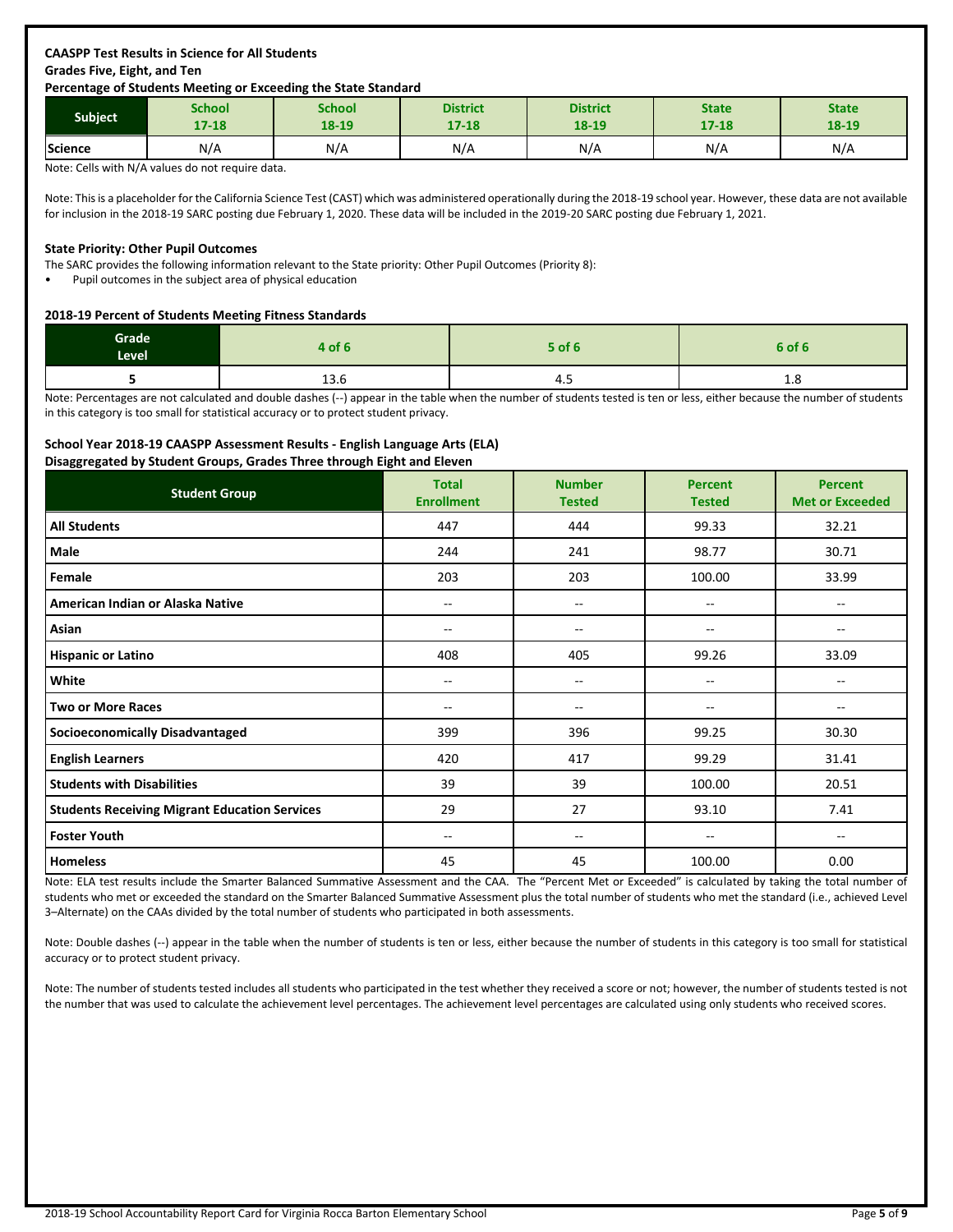## **School Year 2018-19 CAASPP Assessment Results - Mathematics**

| Disaggregated by Student Groups, Grades Three through Eight and Eleven |                                       |                                |                                 |                                          |  |  |
|------------------------------------------------------------------------|---------------------------------------|--------------------------------|---------------------------------|------------------------------------------|--|--|
| <b>Student Group</b>                                                   | <b>Total</b><br><b>Enrollment</b>     | <b>Number</b><br><b>Tested</b> | <b>Percent</b><br><b>Tested</b> | <b>Percent</b><br><b>Met or Exceeded</b> |  |  |
| <b>All Students</b>                                                    | 447                                   | 446                            | 99.78                           | 27.58                                    |  |  |
| Male                                                                   | 244                                   | 243                            | 99.59                           | 30.45                                    |  |  |
| Female                                                                 | 203                                   | 203                            | 100.00                          | 24.14                                    |  |  |
| American Indian or Alaska Native                                       | $\sim$                                | --                             | $- -$                           | $\overline{\phantom{a}}$                 |  |  |
| Asian                                                                  | $\hspace{0.05cm}$ – $\hspace{0.05cm}$ | --                             | --                              | --                                       |  |  |
| <b>Hispanic or Latino</b>                                              | 408                                   | 407                            | 99.75                           | 27.76                                    |  |  |
| White                                                                  | $\overline{\phantom{a}}$              | --                             | $\overline{\phantom{a}}$        | $\overline{\phantom{a}}$                 |  |  |
| <b>Two or More Races</b>                                               | $\hspace{0.05cm}$                     | --                             | --                              | $\overline{\phantom{m}}$                 |  |  |
| <b>Socioeconomically Disadvantaged</b>                                 | 399                                   | 398                            | 99.75                           | 26.88                                    |  |  |
| <b>English Learners</b>                                                | 420                                   | 419                            | 99.76                           | 27.68                                    |  |  |
| <b>Students with Disabilities</b>                                      | 39                                    | 39                             | 100.00                          | 7.69                                     |  |  |
| <b>Students Receiving Migrant Education Services</b>                   | 29                                    | 29                             | 100.00                          | 10.34                                    |  |  |
| <b>Foster Youth</b>                                                    | $\hspace{0.05cm}$                     | --                             | --                              | $- -$                                    |  |  |
| <b>Homeless</b>                                                        | 45                                    | 45                             | 100.00                          | 0.00                                     |  |  |

Note: Mathematics test results include the Smarter Balanced Summative Assessment and the CAA. The "Percent Met or Exceeded" is calculated by taking the total number of students who met or exceeded the standard on the Smarter Balanced Summative Assessment plus the total number of students who met the standard (i.e., achieved Level 3–Alternate) on the CAAs divided by the total number of students who participated in both assessments.

Note: Double dashes (--) appear in the table when the number of students is ten or less, either because the number of students in this category is too small for statistical accuracy or to protect student privacy.

Note: The number of students tested includes all students who participated in the test whether they received a score or not; however, the number of students tested is not the number that was used to calculate the achievement level percentages. The achievement level percentages are calculated using only students who received scores.

## **C. Engagement**

#### **State Priority: Parental Involvement**

The SARC provides the following information relevant to the State priority: Parental Involvement (Priority 3):

• Efforts the school district makes to seek parent input in making decisions for the school district and each school site

#### **Opportunities for Parental Involvement (School Year 2019-20)**

Virginia Rocca Barton parents serve on our School Site Council, ELAC and DAC/DELAC. They help us make decisions about what is best for our school. We invite all parents to participate at our Back-to-School Night in the fall and Open House in the spring. Parents have the opportunity to participate in our Koffee Klatch which meet once a month and offer important presentations of need for our parents and community. Along with the Koffee Klatch, we have parent workshops presented by Parenting Partners, and Family Meals Challenge. We have an annual "Grandparents Day" in which grandparents are brought in as guests and they read to their grandchildren. We have parent-teacher conferences in November and March. We have a family functions each year that promote community participation, such as educational fund-raisers, fall and winter programs, PTO, and Family Reading Night. Parents are also welcome to visit their children's classrooms. If you are interested in participating in any of the parent involvement opportunities at the school, please contact Alberto Jaramillo, Principal, at (831) 753-5770.

#### **State Priority: School Climate**

The SARC provides the following information relevant to the State priority: School Climate (Priority 6):

- Pupil suspension rates;
- Pupil expulsion rates; and
- Other local measures on the sense of safety.

#### **School Safety Plan**

The last revision of our school Emergency Preparedness Plan includes procedures for emergencies such as Fire, Earthquakes and Intruder Alerts, exit routes, and inventories of emergency supplies. We make the plan available in the school office and it is reviewed with all staff at our first staff meeting. Monthly drills take place for fire, earthquake, and lockdowns. Emergency preparedness trainings for all staff members take place annually. As a District and School we will be implementing ALICE strategies in case of an Intruder on campus.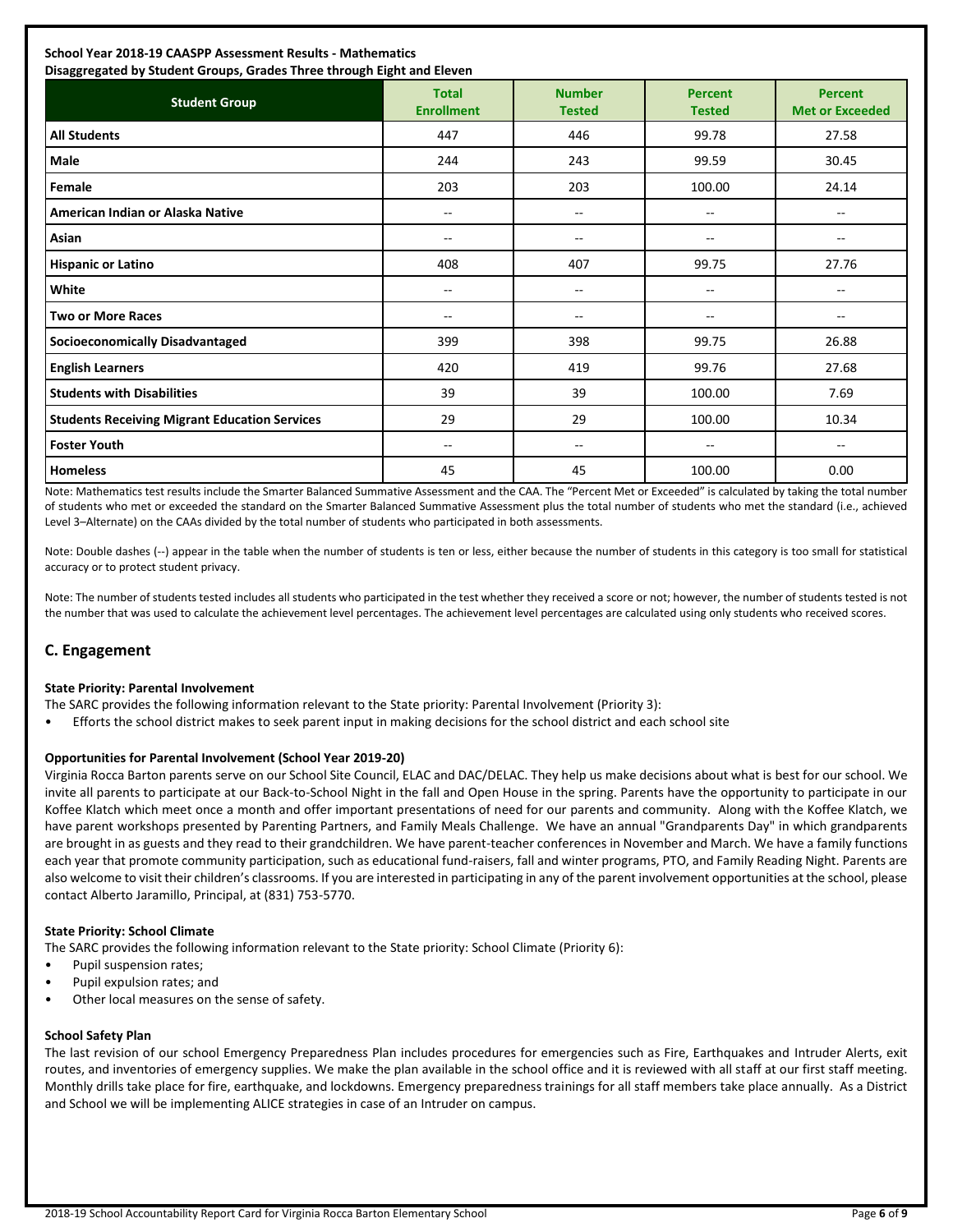Campus supervisors monitor the school grounds before and after school, at recess, and at lunchtime. Additionally, at recess, two teachers and two supervisors provide yard duty supervision. Teachers regularly review the rules for safe, responsible behavior. All visitors are required to sign in at the office, where they receive a visitor's badge. Along with this we also have our Parent Patrol, whom help with the supervision of our students and campus. They make sure that all visitors do have their visitors pass before going on campus.

| Suspensions and Expulsions for the School          | 2016-17 | 2017-18 | 2018-19 |
|----------------------------------------------------|---------|---------|---------|
| <b>Suspensions Rate</b>                            | 0.0     | 0.7     | 0.2     |
| <b>Expulsions Rate</b>                             | 0.0     | 0.0     | 0.0     |
|                                                    |         |         |         |
| <b>Suspensions and Expulsions for the District</b> | 2016-17 | 2017-18 | 2018-19 |
| <b>Suspensions Rate</b>                            | 0.5     | 1.5     | 1.1     |
| <b>Expulsions Rate</b>                             | 0.0     | 0.0     | 0.0     |
|                                                    |         |         |         |
| Suspensions and Expulsions for the State           | 2016-17 | 2017-18 | 2018-19 |
| <b>Suspensions Rate</b>                            | 3.6     | 3.5     | 3.5     |
| <b>Expulsions Rate</b>                             | 0.1     | 0.1     | 0.1     |

#### **D. Other SARC Information**

The information in this section is required to be in the SARC but is not included in the state priorities for LCFF.

#### **Ratio of Academic Counselors to Pupils (School Year 2018-19)**

| <b>Title</b>                | <b>Ratio</b>        |
|-----------------------------|---------------------|
| <b>LAcademic Counselor*</b> | $\cdot$ $\check{ }$ |

One Full Time Equivalent (FTE) equals one staff member working full time; one FTE could also represent two staff members who each work 50 percent of full time.

#### **Student Support Services Staff (School Year 2018-19)**

| <b>Title</b>                                               | <b>Number of Full-Time Equivalent</b><br>(FTE) |
|------------------------------------------------------------|------------------------------------------------|
| <b>Counselor (Social/Behavioral or Career Development)</b> |                                                |
| Library Media Teacher (Librarian)                          |                                                |
| Library Media Services Staff (Paraprofessional)            |                                                |
| Psychologist                                               |                                                |
| <b>Social Worker</b>                                       |                                                |
| <b>Nurse</b>                                               |                                                |
| <b>Speech/Language/Hearing Specialist</b>                  |                                                |
| <b>Resource Specialist (non-teaching)</b>                  | 1.0                                            |
| Other                                                      |                                                |

One Full Time Equivalent (FTE) equals one staff member working full time; one FTE could also represent two staff members who each work 50 percent of full time.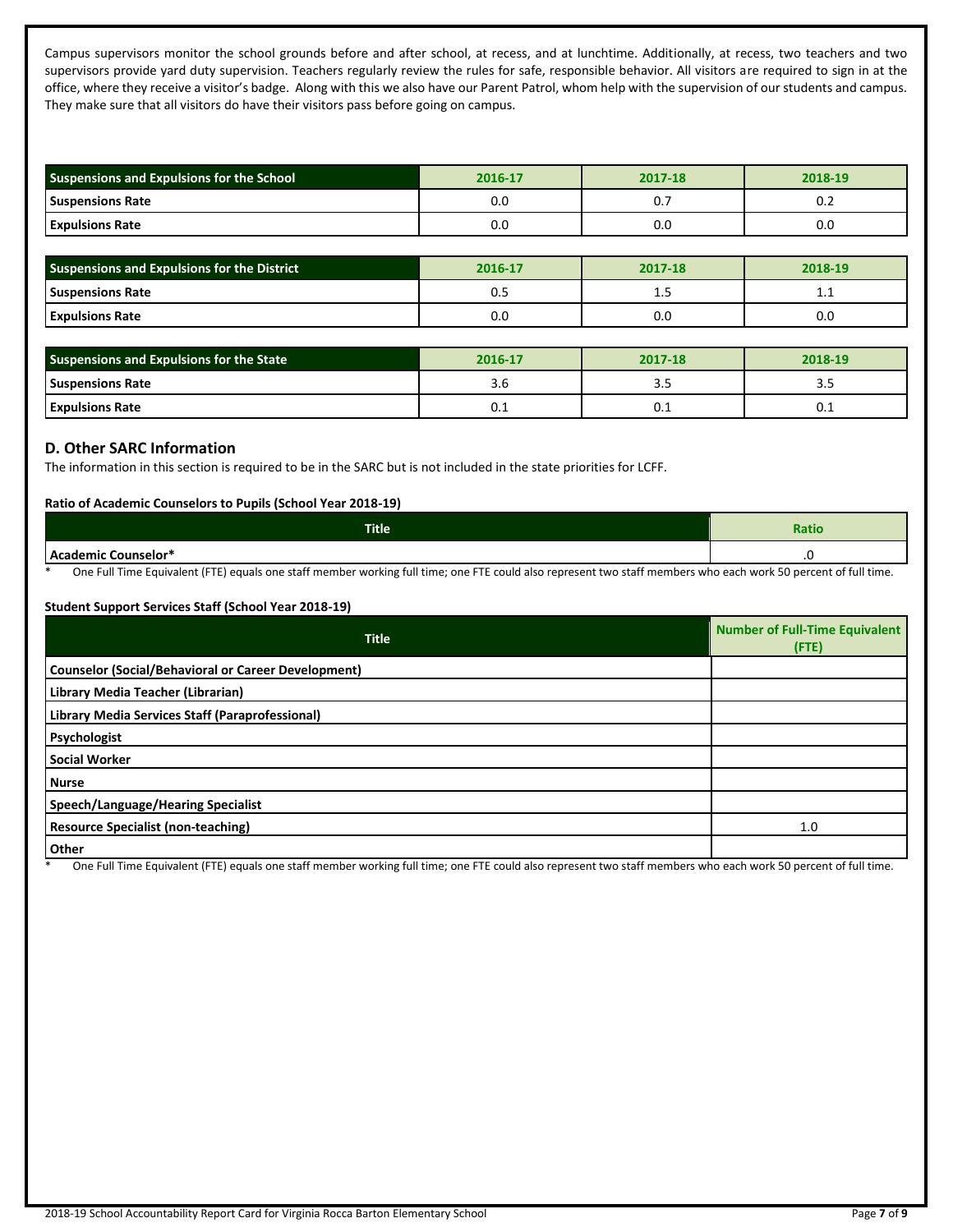| Average Class Size and Class Size Distribution (Elementary) |                                                   |                                                        |                                                         |                                                     |                                                          |                                                        |                                                     |                                                     |                                                          |                                                        |                                                         |                                                     |
|-------------------------------------------------------------|---------------------------------------------------|--------------------------------------------------------|---------------------------------------------------------|-----------------------------------------------------|----------------------------------------------------------|--------------------------------------------------------|-----------------------------------------------------|-----------------------------------------------------|----------------------------------------------------------|--------------------------------------------------------|---------------------------------------------------------|-----------------------------------------------------|
| Grade<br>Level                                              | 2016-17<br>Average<br><b>Class</b><br><b>Size</b> | 2016-17<br># of<br>Classes*<br><b>Size</b><br>$1 - 20$ | 2016-17<br># of<br>Classes*<br><b>Size</b><br>$21 - 32$ | 2016-17<br># of<br>Classes*<br><b>Size</b><br>$33+$ | 2017-18<br><b>Average</b><br><b>Class</b><br><b>Size</b> | 2017-18<br># of<br>Classes*<br><b>Size</b><br>$1 - 20$ | 2017-18<br># of<br>Classes*<br><b>Size</b><br>21-32 | 2017-18<br># of<br>Classes*<br><b>Size</b><br>$33+$ | 2018-19<br><b>Average</b><br><b>Class</b><br><b>Size</b> | 2018-19<br># of<br>Classes*<br><b>Size</b><br>$1 - 20$ | 2018-19<br># of<br>Classes*<br><b>Size</b><br>$21 - 32$ | 2018-19<br># of<br>Classes*<br><b>Size</b><br>$33+$ |
| К                                                           | 26                                                | 1                                                      | 4                                                       |                                                     | 26                                                       |                                                        | 5                                                   |                                                     | 21                                                       | 4                                                      | $\mathbf{1}$                                            |                                                     |
| $\mathbf{1}$                                                | 25                                                |                                                        | 5                                                       |                                                     | 22                                                       |                                                        | 5                                                   |                                                     | 25                                                       |                                                        | 4                                                       |                                                     |
| $\mathbf{2}$                                                | 25                                                |                                                        | 4                                                       |                                                     | 25                                                       |                                                        | 5                                                   |                                                     | 28                                                       |                                                        | 4                                                       |                                                     |
| 3                                                           | 23                                                | $\mathbf{1}$                                           | 4                                                       |                                                     | 25                                                       |                                                        | 4                                                   |                                                     | 23                                                       |                                                        | 5                                                       |                                                     |
| 4                                                           | 28                                                |                                                        | 4                                                       |                                                     | 28                                                       |                                                        | 4                                                   |                                                     | 25                                                       |                                                        | 4                                                       |                                                     |
| 5                                                           | 26                                                |                                                        | 4                                                       |                                                     | 26                                                       |                                                        | 4                                                   |                                                     | 27                                                       |                                                        | 4                                                       |                                                     |
| 6                                                           | 28                                                |                                                        | 4                                                       |                                                     | 31                                                       |                                                        | 3                                                   | 1                                                   | 30                                                       |                                                        | 2                                                       | $\overline{2}$                                      |
| Other**                                                     |                                                   |                                                        |                                                         |                                                     |                                                          |                                                        |                                                     |                                                     |                                                          |                                                        |                                                         |                                                     |

\*Number of classes indicates how many classes fall into each size category (a range of total students per class).

\*\* "Other" category is for multi-grade level classes.

#### **Professional Development provided for Teachers**

| Measure                                                                         | 2017-18 | 2018-19 | 2019-20 |
|---------------------------------------------------------------------------------|---------|---------|---------|
| Number of school days dedicated to Staff Development and Continuous Improvement |         |         |         |

The major areas of professional development for teachers in 2018-2019 included the following:

- Standards-based planning for instruction, learning and assessment
- Explicit Direct Instruction
- Bilingual Transference (for teachers facilitating Alternative Bilingual Education classes)
- Lesson Design and Engagement
- Coaching Cycles (for Academic Coaches)
- Teaching to the Math standards
- PBIS Tier I, II, III
- Restorative Justice
- GLAD Training
- Grade Level Team (GLT) release time
- Guided Language Acquisition Design (GLAD) Training
- **K-2 Literacy**
- CABE
- Write Up a Storm Training

Professional development was delivered through grade level sessions during regular work days with release time for classroom teachers.

Teachers were supported during implementation by the site's Academic Coach.

| <b>Category</b>                      | <b>District</b><br>Amount | <b>State Average for</b><br><b>Districts In Same</b><br><b>Category</b> |
|--------------------------------------|---------------------------|-------------------------------------------------------------------------|
| <b>Beginning Teacher Salary</b>      | \$44,149                  | \$45,741                                                                |
| <b>Mid-Range Teacher Salary</b>      | \$71,785                  | \$81,840                                                                |
| <b>Highest Teacher Salary</b>        | \$100,035                 | \$102,065                                                               |
| <b>Average Principal Salary (ES)</b> | \$126,234                 | \$129,221                                                               |
| <b>Average Principal Salary (MS)</b> | \$0                       | \$132,874                                                               |
| <b>Average Principal Salary (HS)</b> | \$0                       | \$128,660                                                               |
| <b>Superintendent Salary</b>         | \$200,850                 | \$224,581                                                               |

| <b>Percent of District Budget</b> | <b>District</b><br>Amount | <b>State Average for</b><br><b>Districts In Same</b><br>Category |  |
|-----------------------------------|---------------------------|------------------------------------------------------------------|--|
| <b>Teacher Salaries</b>           | 32%                       | 36%                                                              |  |
| <b>Administrative Salaries</b>    | 6%                        | 5%                                                               |  |

\* For detailed information on salaries, see the CDE Certificated Salaries & Benefits webpage a[t www.cde.ca.gov/ds/fd/cs/.](http://www.cde.ca.gov/ds/fd/cs/)